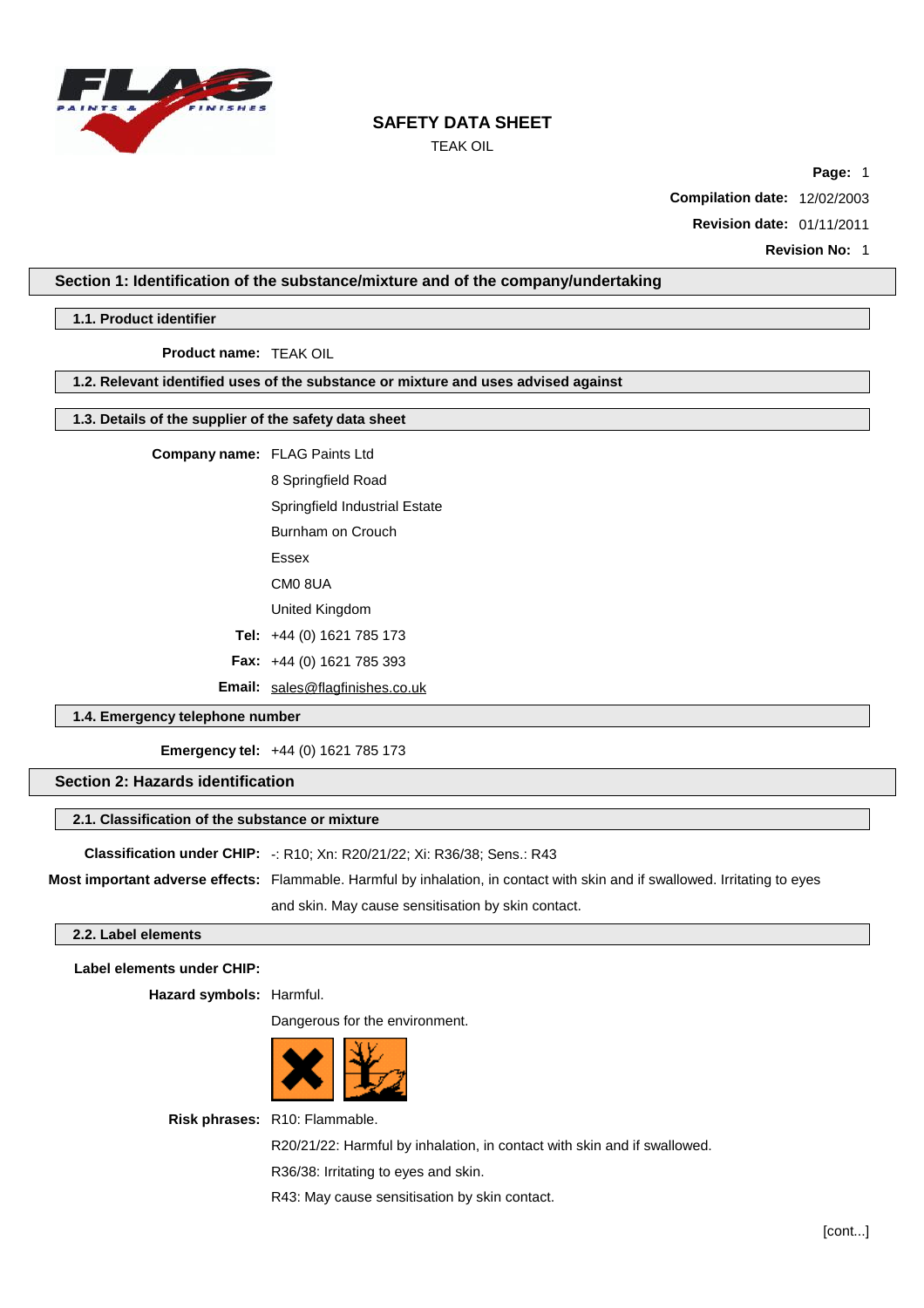TEAK OIL

**Page:** 2

**Safety phrases:** S2: Keep out of the reach of children.

S46: If swallowed, seek medical advice immediately and show this container or label.

### **2.3. Other hazards**

**PBT:** This substance is not identified as a PBT substance.

## **Section 3: Composition/information on ingredients**

**3.2. Mixtures**

### **Hazardous ingredients:**

TURPENTINE OIL

| <b>EINECS</b> | CAS       | <b>CHIP Classification</b>         | <b>CLP Classification</b>                 | Percent |
|---------------|-----------|------------------------------------|-------------------------------------------|---------|
| 232-350-7     | 8006-64-2 | -: R10; Xn: R20/21/22; Xi: R36/38; | Flam. Liq. 3: H226; Acute Tox. 4:         | 50-70%  |
|               |           | Sens.: R43; N: R51/53; Xn: R65     | H332; Acute Tox. 4: H312; Acute Tox.      |         |
|               |           |                                    | 4: H302; Asp. Tox. 1: H304; Eye Irrit. 2: |         |
|               |           |                                    | H319; Skin Irrit. 2: H315; Skin Sens. 1:  |         |
|               |           |                                    | H317; Aquatic Chronic 2: H411             |         |

### **Section 4: First aid measures**

### **4.1. Description of first aid measures**

**Skin contact:** Remove all contaminated clothes and footwear immediately unless stuck to skin. Drench the affected skin with running water for 10 minutes or longer if substance is still on skin. Consult a doctor. **Eye contact:** Bathe the eye with running water for 15 minutes. Consult a doctor. **Ingestion:** Wash out mouth with water. Do not induce vomiting. If conscious, give half a litre of water to drink immediately. Consult a doctor. **Inhalation:** Remove casualty from exposure ensuring one's own safety whilst doing so. Consult a doctor. **4.2. Most important symptoms and effects, both acute and delayed Skin contact:** There may be irritation and redness at the site of contact. **Eye contact:** There may be irritation and redness. The eyes may water profusely. **Ingestion:** There may be soreness and redness of the mouth and throat. Nausea and stomach pain may occur. There may be vomiting. **Inhalation:** There may be irritation of the throat with a feeling of tightness in the chest. **Delayed / immediate effects:** Immediate effects can be expected after short-term exposure. **4.3. Indication of any immediate medical attention and special treatment needed**

**Immediate / special treatment:** Not applicable.

## **Section 5: Fire-fighting measures**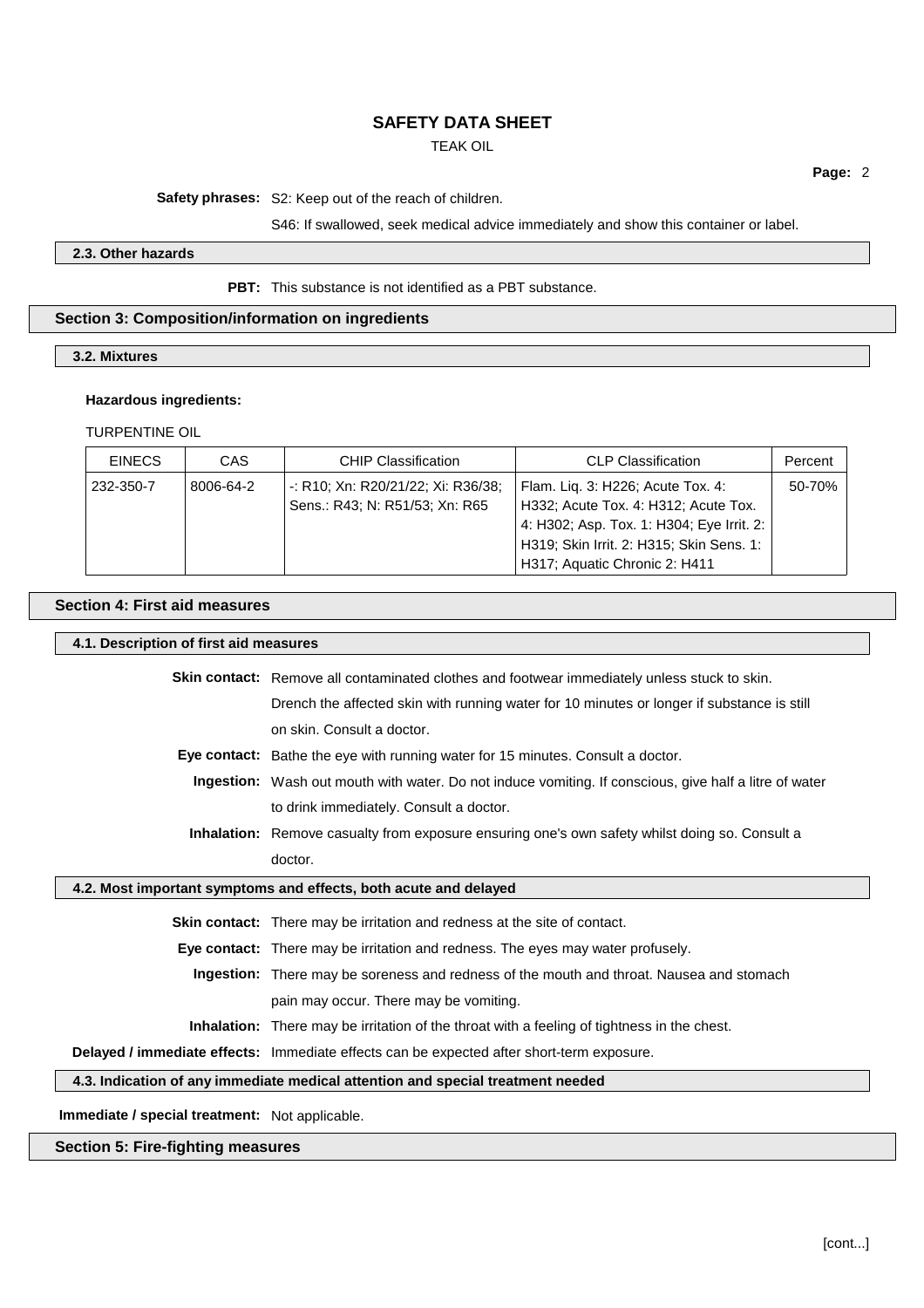TEAK OIL

## **5.1. Extinguishing media**

**Extinguishing media:** Suitable extinguishing media for the surrounding fire should be used. Use water spray to cool containers.

### **5.2. Special hazards arising from the substance or mixture**

**Exposure hazards:** In combustion emits toxic fumes.

## **5.3. Advice for fire-fighters**

**Advice for fire-fighters:** Wear self-contained breathing apparatus. Wear protective clothing to prevent contact with skin and eyes.

**Section 6: Accidental release measures**

#### **6.1. Personal precautions, protective equipment and emergency procedures**

**Personal precautions:** Refer to section 8 of SDS for personal protection details. If outside do not approach from downwind. If outside keep bystanders upwind and away from danger point. Mark out the contaminated area with signs and prevent access to unauthorised personnel. Turn leaking containers leak-side up to prevent the escape of liquid.

## **6.2. Environmental precautions**

**Environmental precautions:** Do not discharge into drains or rivers. Contain the spillage using bunding.

## **6.3. Methods and material for containment and cleaning up**

**Clean-up procedures:** Absorb into dry earth or sand. Transfer to a closable, labelled salvage container for disposal by an appropriate method.

## **6.4. Reference to other sections**

**Reference to other sections:** Refer to section 8 of SDS.

## **Section 7: Handling and storage**

### **7.1. Precautions for safe handling**

**Handling requirements:** Avoid direct contact with the substance. Ensure there is sufficient ventilation of the area.

Do not handle in a confined space. Avoid the formation or spread of mists in the air.

## **7.2. Conditions for safe storage, including any incompatibilities**

**Storage conditions:** Store in cool, well ventilated area. Keep container tightly closed. The floor of the storage room must be impermeable to prevent the escape of liquids.

**Suitable packaging:** Must only be kept in original packaging.

**7.3. Specific end use(s)**

**Specific end use(s):** No data available.

## **Section 8: Exposure controls/personal protection**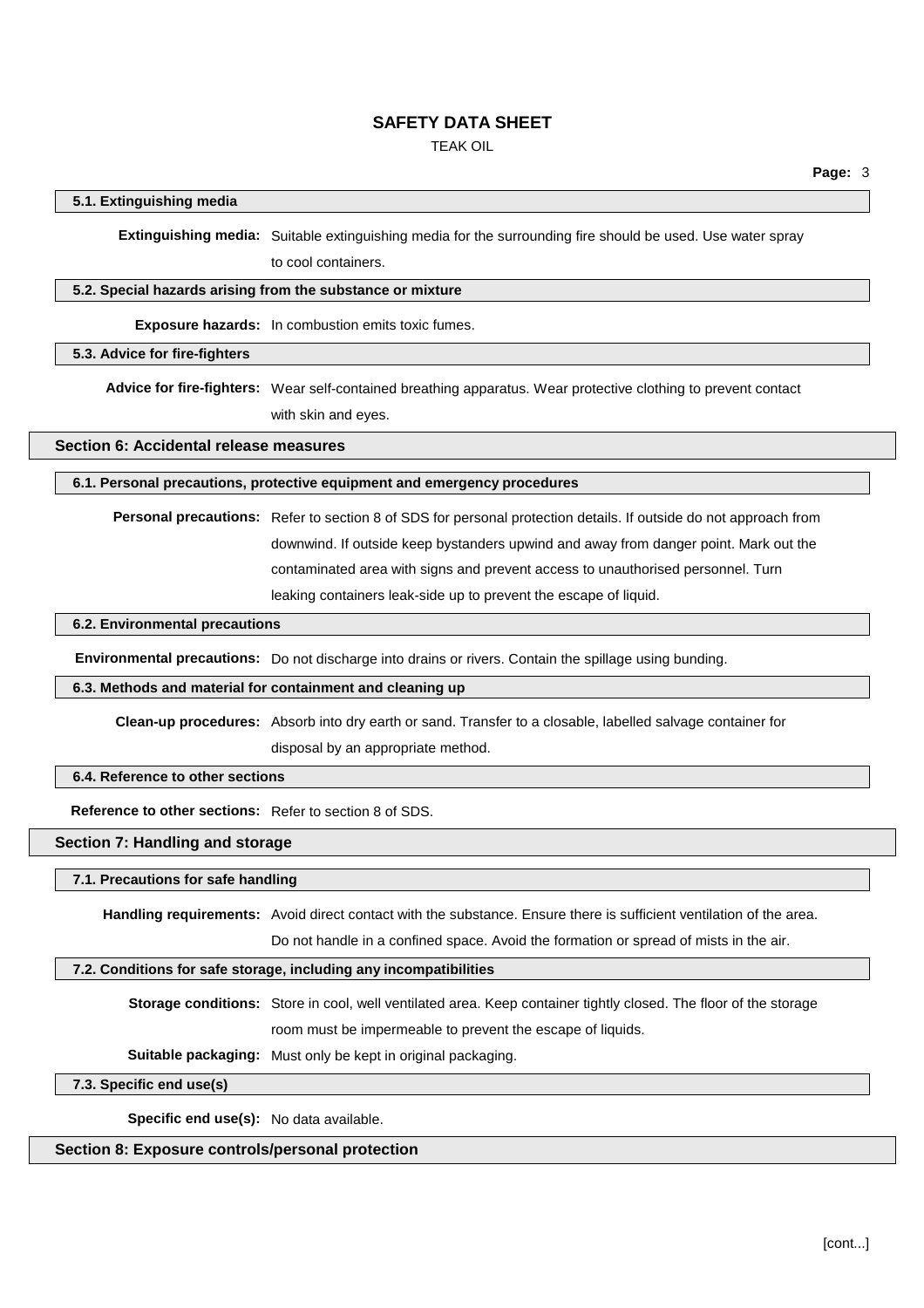TEAK OIL

## **8.1. Control parameters**

**Hazardous ingredients:**

### **TURPENTINE OIL**

#### **Workplace** exposure limits: **Respirable** dust

| State | 8 hour TWA | 15 min. STEL | 8 hour TWA | 15 min. STEL |
|-------|------------|--------------|------------|--------------|
| UK    | 566 mg/m3  | 850 mg/m3    |            |              |

#### **8.2. Exposure controls**

| <b>Engineering measures:</b> Ensure there is sufficient ventilation of the area. The floor of the storage room must be |
|------------------------------------------------------------------------------------------------------------------------|
| impermeable to prevent the escape of liquids.                                                                          |
| <b>Respiratory protection:</b> Self-contained breathing apparatus must be available in case of emergency.              |
| Hand protection: Impermeable gloves.                                                                                   |
| Eye protection: Safety glasses. Ensure eye bath is to hand.                                                            |
| <b>Skin protection:</b> Impermeable protective clothing.                                                               |

## **Section 9: Physical and chemical properties**

## **9.1. Information on basic physical and chemical properties**

|                                              | <b>State: Liquid</b>                             |  |
|----------------------------------------------|--------------------------------------------------|--|
|                                              | <b>Colour:</b> Pale yellow                       |  |
|                                              | <b>Odour:</b> Characteristic odour               |  |
|                                              | <b>Oxidising:</b> Non-oxidising (by EC criteria) |  |
| <b>Solubility in water:</b> Slightly soluble |                                                  |  |
| <b>Viscosity: Oily</b>                       |                                                  |  |
| <b>Boiling point/range °C: 156</b>           | Melting point/range°C: 165                       |  |
| <b>Flash point °C: 38</b>                    | Autoflammability°C: 250                          |  |
| Vapour pressure: 4mmhg                       | <b>Relative density: 0.9</b>                     |  |

### **9.2. Other information**

**Other information:** Not applicable.

### **Section 10: Stability and reactivity**

**10.1. Reactivity**

**Reactivity:** Stable under recommended transport or storage conditions.

## **10.2. Chemical stability**

**Chemical stability:** Stable under normal conditions.

#### **10.3. Possibility of hazardous reactions**

**Hazardous reactions:** Hazardous reactions will not occur under normal transport or storage conditions.

Decomposition may occur on exposure to conditions or materials listed below.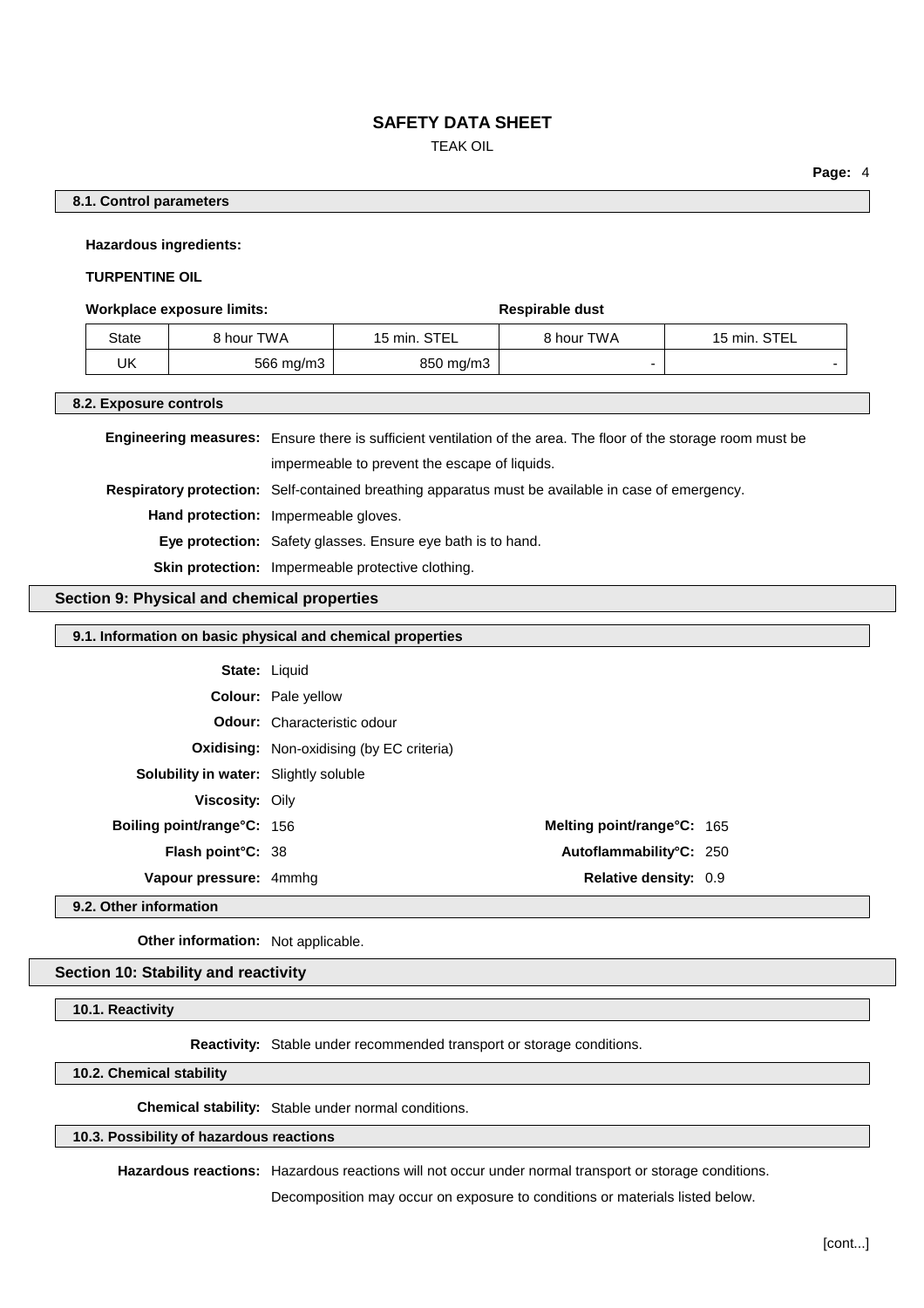TEAK OIL

## **10.4. Conditions to avoid**

**Conditions to avoid:** Heat.

### **10.5. Incompatible materials**

**Materials to avoid:** Strong oxidising agents. Strong acids.

## **10.6. Hazardous decomposition products**

**Haz. decomp. products:** In combustion emits toxic fumes.

### **Section 11: Toxicological information**

#### **11.1. Information on toxicological effects**

### **Relevant effects for mixture:**

| Effect                   | Route       | <b>Basis</b>          |
|--------------------------|-------------|-----------------------|
| Acute toxicity (harmful) | INH DRM ING | Hazardous: calculated |
| Irritation               | OPT DRM     | Hazardous: calculated |
| Sensitisation            | <b>DRM</b>  | Hazardous: calculated |

**Symptoms / routes of exposure**

**Skin contact:** There may be irritation and redness at the site of contact.

**Eye contact:** There may be irritation and redness. The eyes may water profusely.

**Ingestion:** There may be soreness and redness of the mouth and throat. Nausea and stomach

pain may occur. There may be vomiting.

**Inhalation:** There may be irritation of the throat with a feeling of tightness in the chest.

**Delayed / immediate effects:** Immediate effects can be expected after short-term exposure.

## **Section 12: Ecological information**

**12.1. Toxicity**

**Ecotoxicity values:** Not applicable.

## **12.2. Persistence and degradability**

**Persistence and degradability:** Not biodegradable.

**12.3. Bioaccumulative potential**

**Bioaccumulative potential:** Bioaccumulation potential.

**12.4. Mobility in soil**

**Mobility:** Readily absorbed into soil.

### **12.5. Results of PBT and vPvB assessment**

**PBT identification:** This substance is not identified as a PBT substance.

**12.6. Other adverse effects**

**Other adverse effects:** Toxic to aquatic organisms. Toxic to soil organisms.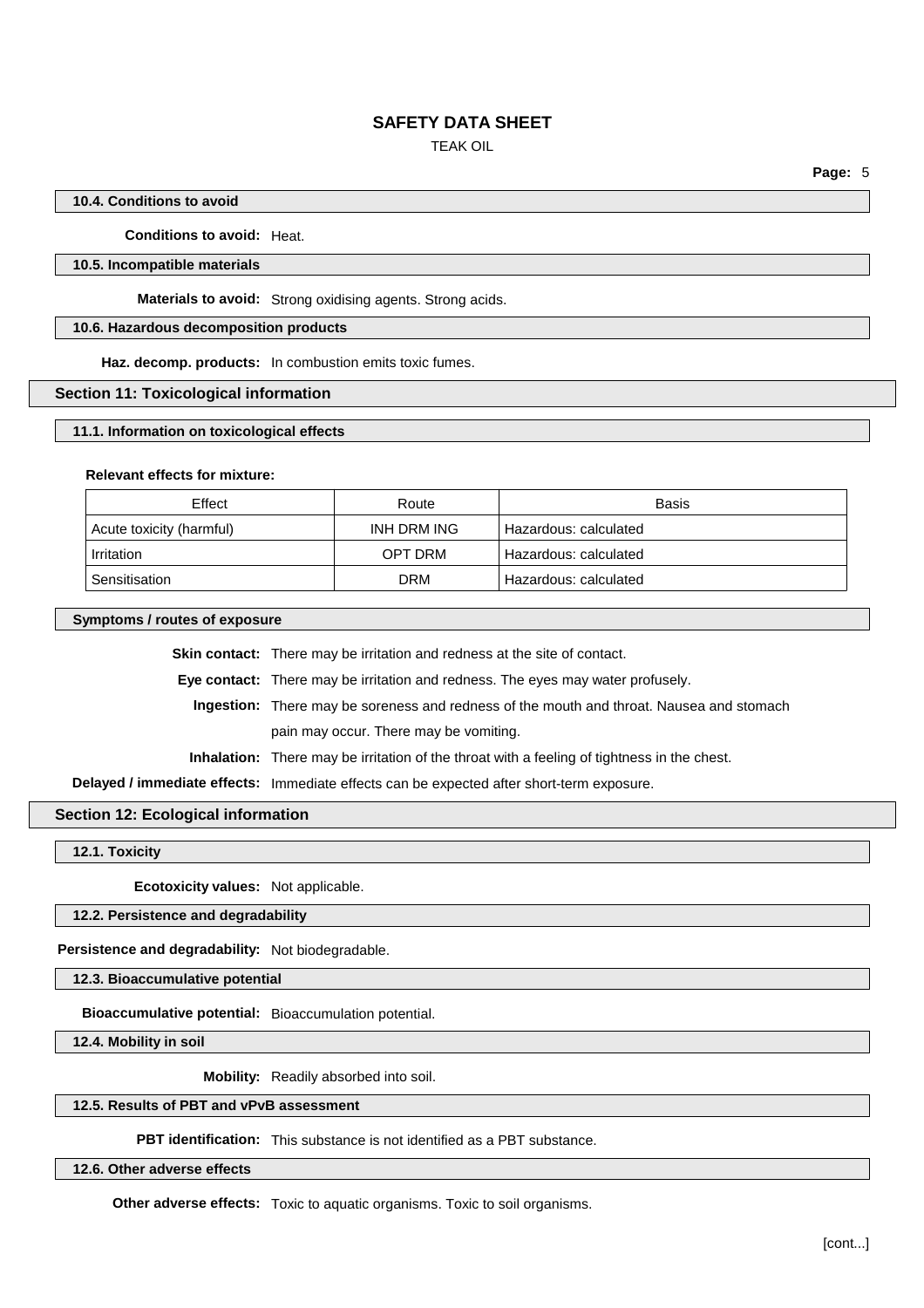TEAK OIL

| аае |  |
|-----|--|
|     |  |

| 13.1. Waste treatment methods                                                                                      |
|--------------------------------------------------------------------------------------------------------------------|
| Disposal operations: Transfer to a suitable container and arrange for collection by specialised disposal           |
| company.                                                                                                           |
| Disposal of packaging: Dispose of as normal industrial waste.                                                      |
| NB: The user's attention is drawn to the possible existence of regional or national                                |
| regulations regarding disposal.                                                                                    |
| <b>Section 14: Transport information</b>                                                                           |
|                                                                                                                    |
| UN number: UN1263                                                                                                  |
| 14.2. UN proper shipping name                                                                                      |
| Shipping name: PAINT                                                                                               |
| 14.3. Transport hazard class(es)                                                                                   |
| Transport class: 3                                                                                                 |
|                                                                                                                    |
| Packing group: III                                                                                                 |
|                                                                                                                    |
| Environmentally hazardous: Yes<br>Marine pollutant: No                                                             |
|                                                                                                                    |
| 14.6. Special precautions for user                                                                                 |
| Special precautions: No special precautions.                                                                       |
| Tunnel code: D/E                                                                                                   |
| Transport category: 3                                                                                              |
| <b>Section 15: Regulatory information</b>                                                                          |
| 15.1. Safety, health and environmental regulations/legislation specific for the substance or mixture               |
| 15.2. Chemical Safety Assessment                                                                                   |
| Chemical safety assessment: A chemical safety assessment has not been carried out for the substance or the mixture |
| by the supplier.                                                                                                   |
| <b>Section 16: Other information</b>                                                                               |
|                                                                                                                    |
| Other information: This safety data sheet is prepared in accordance with Commission Regulation (EU) No             |
| 453/2010.                                                                                                          |
| * indicates text in the SDS which has changed since the last revision.                                             |
|                                                                                                                    |